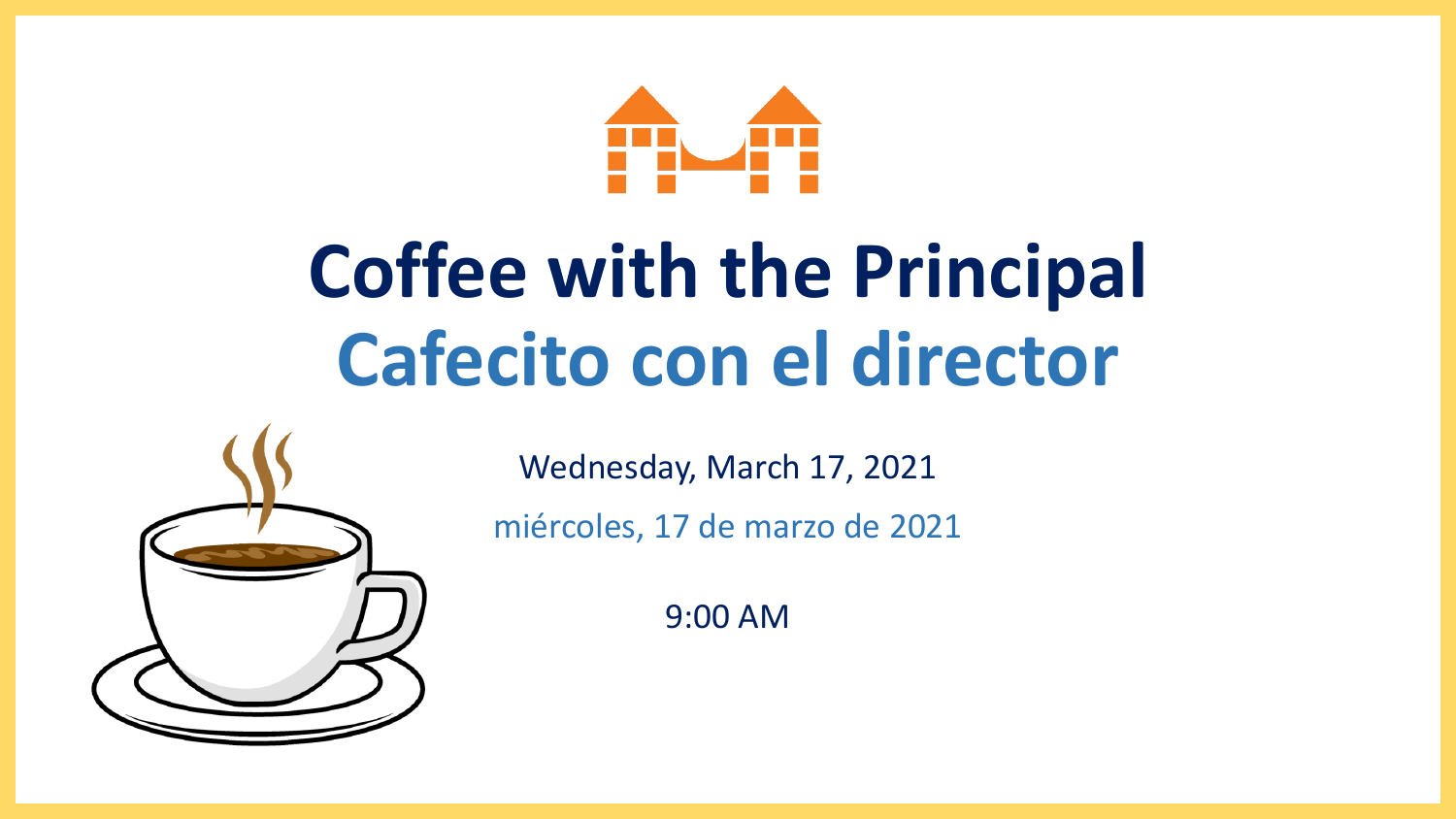

## **Agenda**

Welcome / Bienvenidos

School News / Noticias Escolares

Q&A / Preguntas y respuestas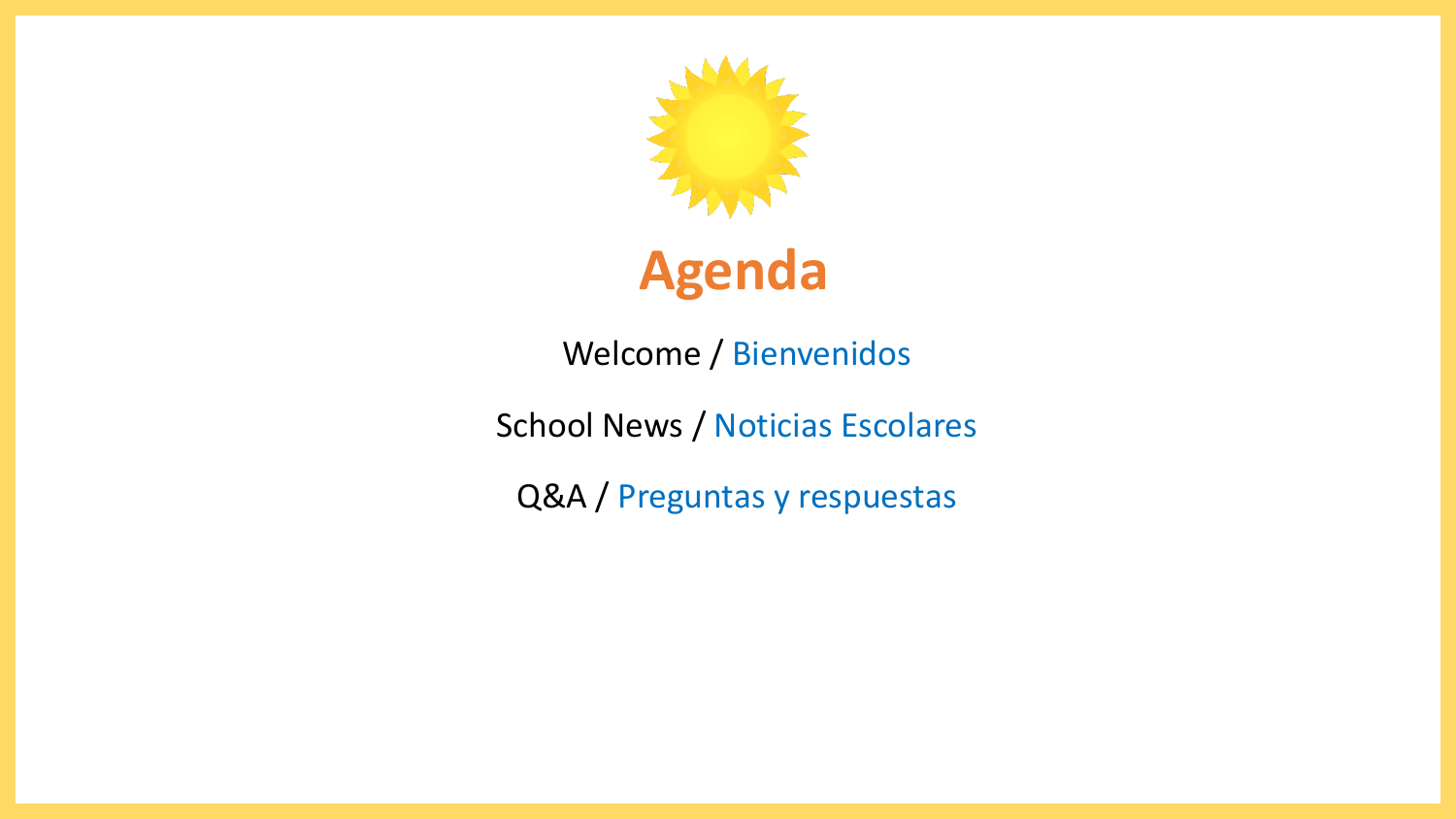## **School News / Noticias Escolares**

#### **WHA Building Closure / Cierre del edificio WHA**

- Our school building will reopen on **Friday, March 19.**
- All students will participate in remote instruction until then.
- Nuestro edificio escolar reabrirá el viernes 19 de marzo.
- Todos los estudiantes participarán en instrucción remota hasta entonces.

#### **NYC Schools Account** / **Cuenta de NYC Schools**

- If you **do not** have an NYC Schools Account, a WHA staff member will contact you this week to help you create your account.
- Please email the school if you need further assistance.
- Si no tiene una cuenta de NYC Schools, un miembro del personal de WHA se comunicará con usted esta semana para ayudarlo a crear su cuenta.
- Envíe un correo electrónico a la escuela si necesita más ayuda.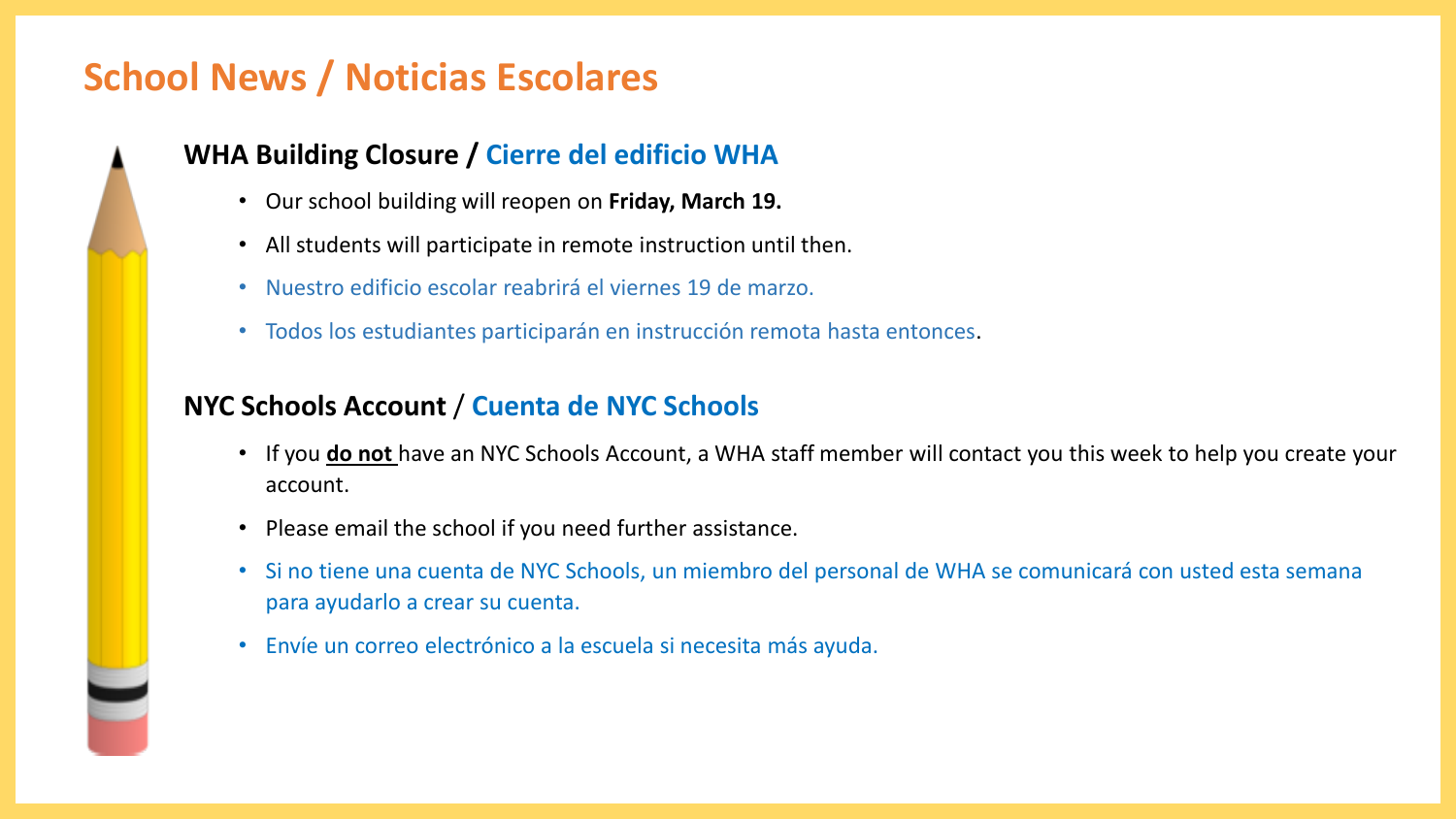### **School News / Noticias Escolares**

#### **Saturday Program** / **Programa del sábado**

- Our Enrichment Program for selected students in grades 2-8 has started.
- Nuestro programa de enriquecimiento para estudiantes seleccionados en los grados 2-8 ha comenzado.

- **New York State Exams (Grades 3-8) / Exámenes del estado de Nueva York (grados 3-8)**
	- If New York's request for exams to be cancelled is not approved, the following tests will take place for students in grades 3-8:
		- **English Language Arts** (ELA): Week of April 19
		- **Mathematics**: Week of May 3
		- **Science**: Week of June 7
		- **NYSESLAT**: begins in April